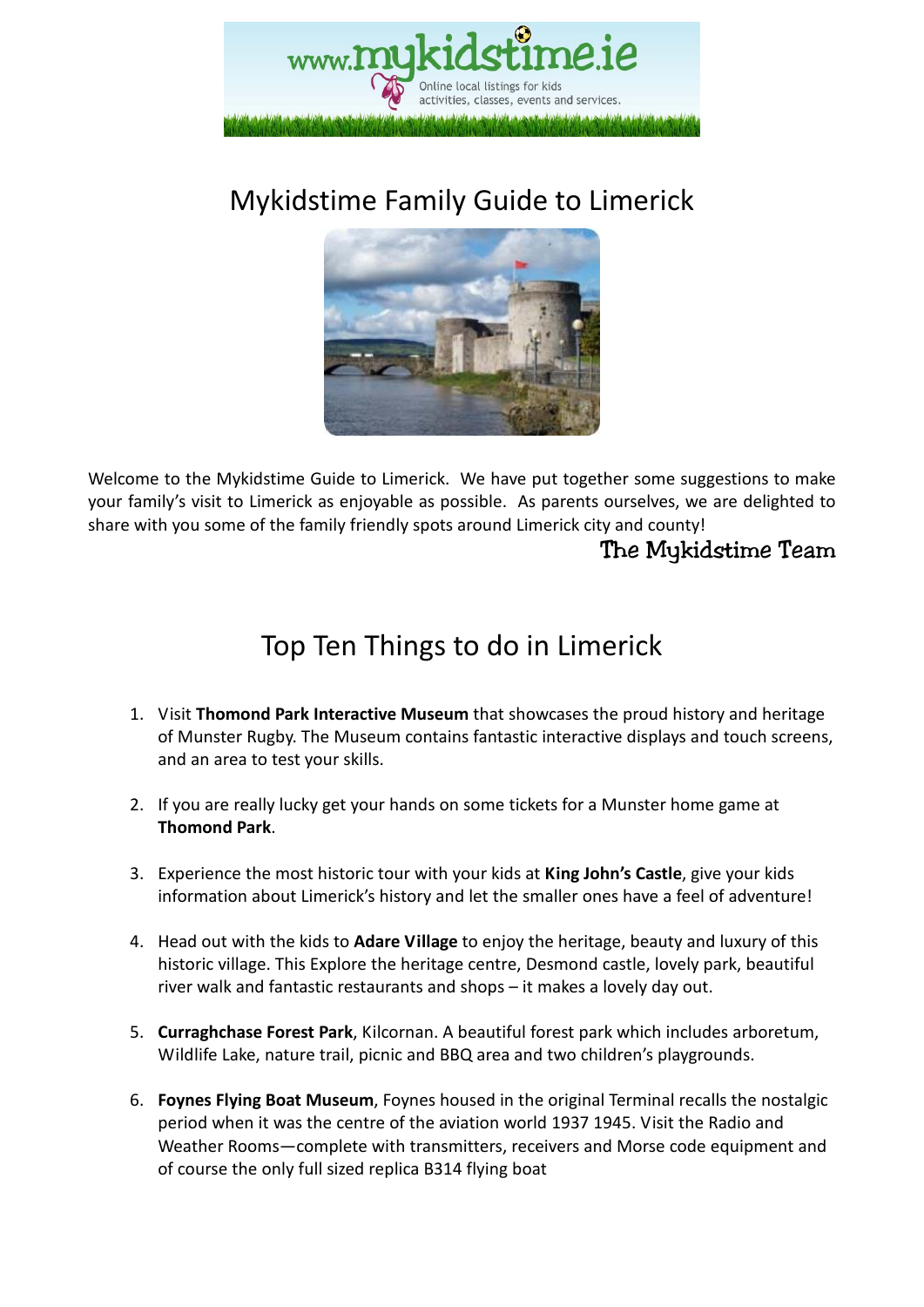

- 7. Visit **Lough Gur,** one of Ireland's most important archaeological sites. Humans have lived near Lough Gur since about 3000 BC. Visit the grange stone circle, the dolmen, crannogs, remains of Stone Age houses, or just enjoy the beautiful view, picnic and catch the fish in the lake.
- 8. Enjoy the fun-filled local banter at the **Limerick Milk Market** from Friday Sunday. Today the old building with its wide arched entrances is a popular gourmet food and flower market and a hubbub of activity.
- 9. For those rainy days visit one of our playcentres, watch a movie or go for a swim.
- 10. Follow the Children's Treasure Trail at the **Hunt Museum**, a former Custom House with its outstanding display of more than 2,000 items ranging from ancient Irish metalwork a  $9<sup>th</sup>$ century enamel Antrim Cross to Egyptian, Roman and Etruscan pieces, Chinese porcelain, European objects d'art as well as paintings by Irish artists.

### Free Things To Do In Limerick



- Visit the Field of Dreams Limerick's Animal Sanctuary at Moorestown, Kilfinane. With dogs and puppies, cats and kittens, goats, pot-bellied black pigs, donkeys, ponies and rabbits it as good as any Pet Farm. Learn about what happens at the Sanctuary and how to be a responsible pet owner. It's open to the public 11am - 3pm Monday to Saturday. Closed Sundays and Bank Holiday Mondays.
- Libraries What a great way to spend a couple of hours, read the kids stories and even if they can read themselves it's a nice way of having quality time with them. There are pictures to colour, the PCs are usually setup for kids to use child friendly games, and often the libraries have arts and crafts or story telling sessions on.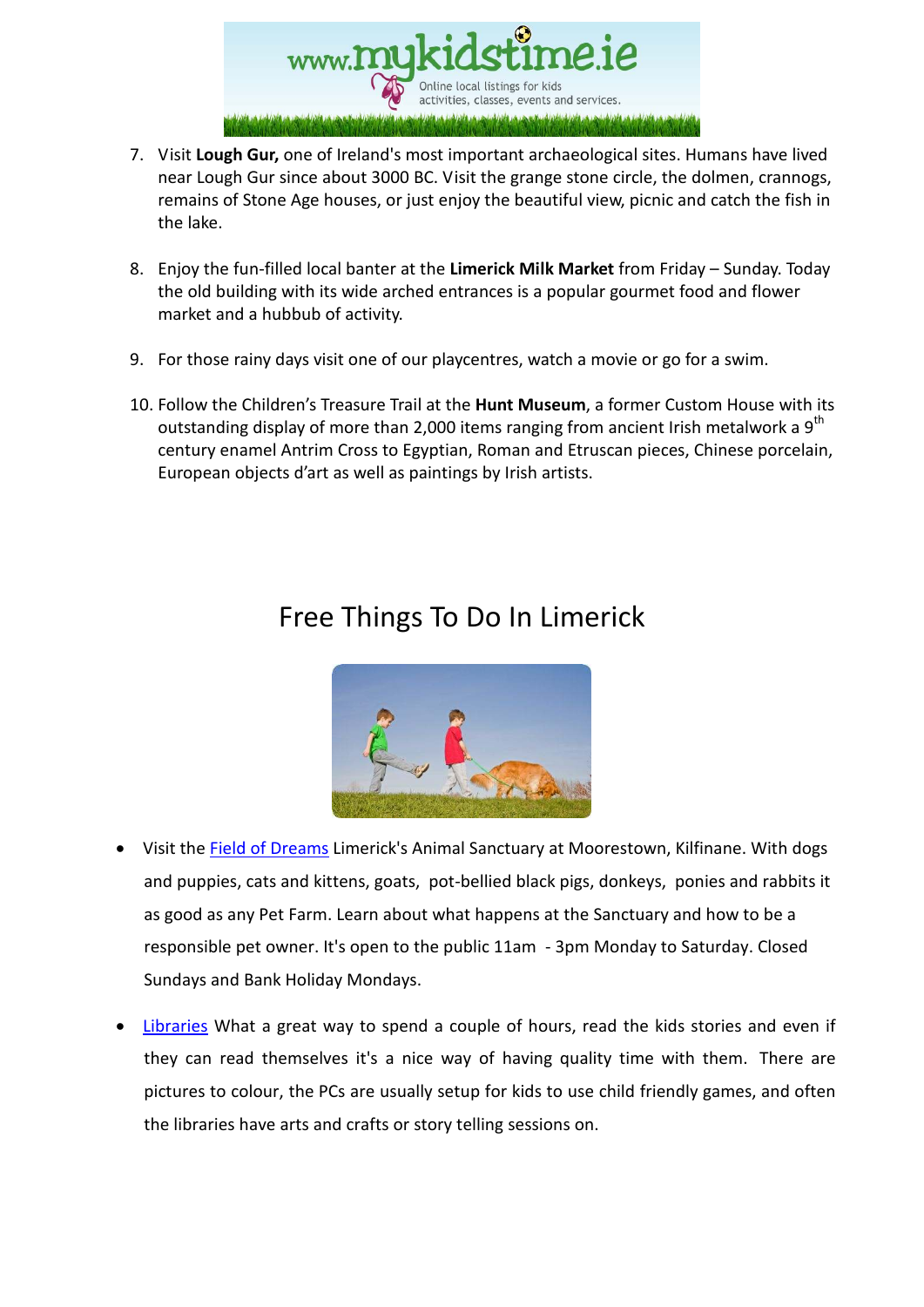

- Some free indoor options include Limerick City Museum, Limerick City Gallery (should be opening in the Autumn after refurbishment) or the Hunt Museum is free on Sunday between 2 and 5 pm. The Hunt Museum also is runs a Free Arts and Crafts club the First Sunday of every month.
- Woodland Walks the ones we visit are Glenstal Woods, Murroe, Clare Glens and Curragh Chase (small fee to enter there). There are so many walks and trails it would be hard to mention all so check out Coillte, Ballyhoura County and Shannon Regional Trails for more ideas.
- Organise a day trip to different Heritage towns around Limerick and visit the local heritage attractions Adare, Medieval Kilmallock, Foynes, Newcastlewest and Bruree to name but a few.
- There are some great playgrounds (see list below) throughout the Limerick. It's an activity that is both free and good fun! Bring some snacks and drinks or a picnic lunch.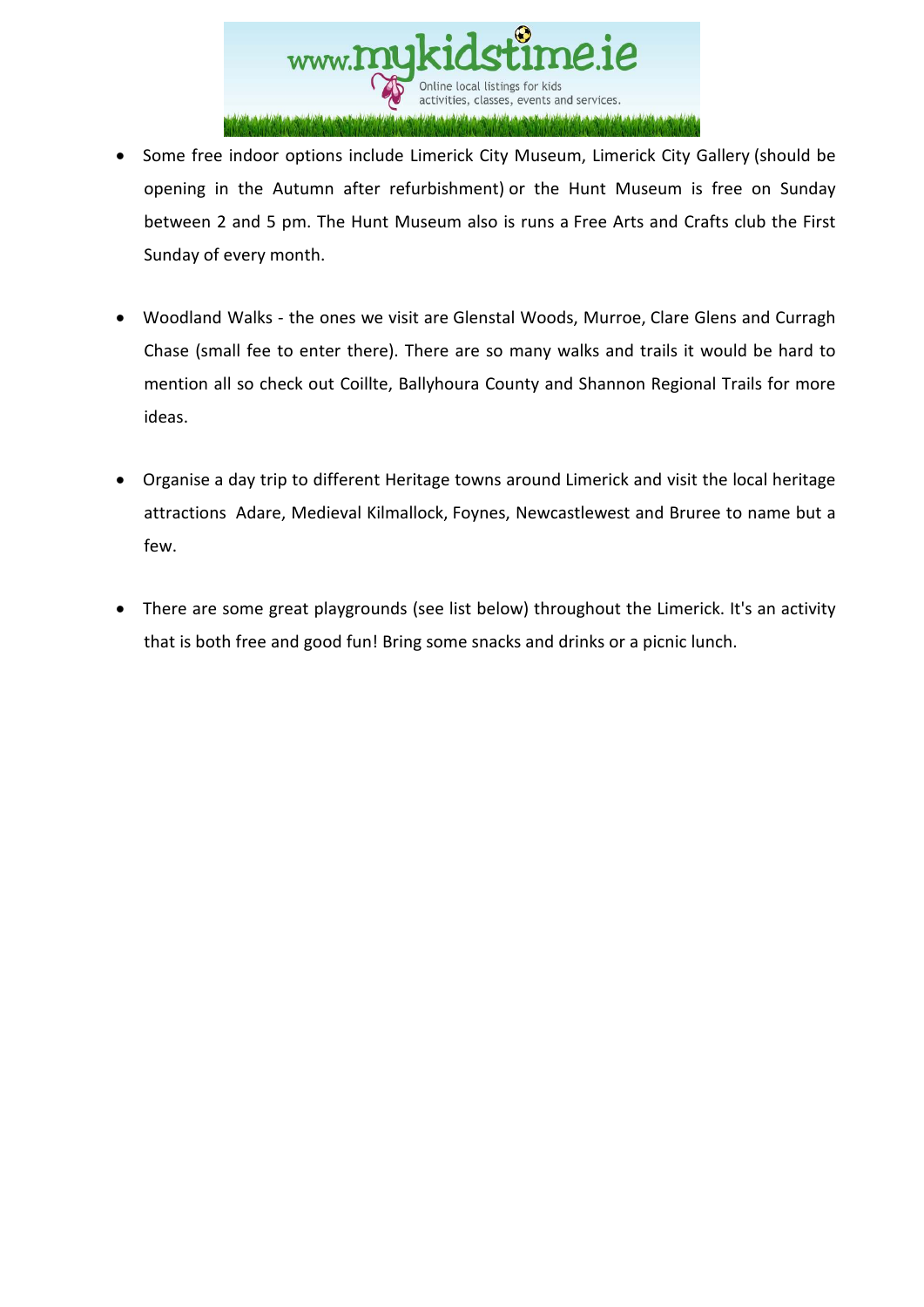

### Where to Stay



*Please mention Mykidstime when Booking* 

**Fitzgerald's Woodlands House Hotel**  Adare Co. Limerick Tel: +353 (0)61 605100 Email: reception@woodlands-hotel.ie Web: www.woodlands-hotel.ie

**Clarion Hotel** 

Steamboat Quay Limerick City Tel: +353 (0)61 444100 Email: info@clarionhotellimerick.com Web: www.clarionhotellimerick.com

**Castle Oaks House Hotel** 

Castleconnell Co. Limerick Tel: +353 (0)61 377666 Email: info@castleoaks.ie Web: www.castleoaks.ie

#### **Greenhills Hotel**

Ennis Road, Limerick City Tel: +353 (0)61 453033 Email: info@greenhillsgroup.com Web: www.greenhillsgroup.com

 Situated at the edge of the beautifully, quaint village of Adare, Co. Limerick, The Woodlands House Hotel in Limerick, is owned and managed by the Fitzgerald Family. The hotel features the brand new State-of the-Art Revas Spa, one of the most popular Spa Hotels in Limerick. Kids camp during summer.

 The ship-shaped Clarion Hotel Limerick is one of the finest hotels in Limerick, not only a breathtaking piece of architecture, but it is also Ireland's Tallest Hotel, located on the River Shannon waterfront in Limerick City Centre. 158 Riverside Hotel Bedrooms including 3 Hotel Suites and a Penthouse. At the Clarion Hotel Limerick younger guests are as important as every other guest, with Kids Programme, babysitting service, 12m Swimming Pool, Children's Menu.

 A little 'Piece of Heaven'... set in 26 acres of beautiful countryside on the banks of the River Shannon. Relax in the surroundings of their Georgian Manor House accommodation which has an ambience of old world charm, comfort and spaciousness. Range of leisure & health facilities including - indoor pool, gymnasium, Jacuzzi, sauna, steam room and velvet rooms day spa, tennis courts, children's playground, and seasonal kids club.

 The superb family run Green hills Hotel in Limerick with Family rooms with all the features of Standard Rooms but are bigger than the standard rooms and can cater for 2 adults and up to 2 children. The Green Hills Kids Club is designed to give parents the opportunity to relax. Dine in Hugh's on the Greene Restaurant or relax in Bryan's bar while they make new friends at the Greenhill's Kids Club.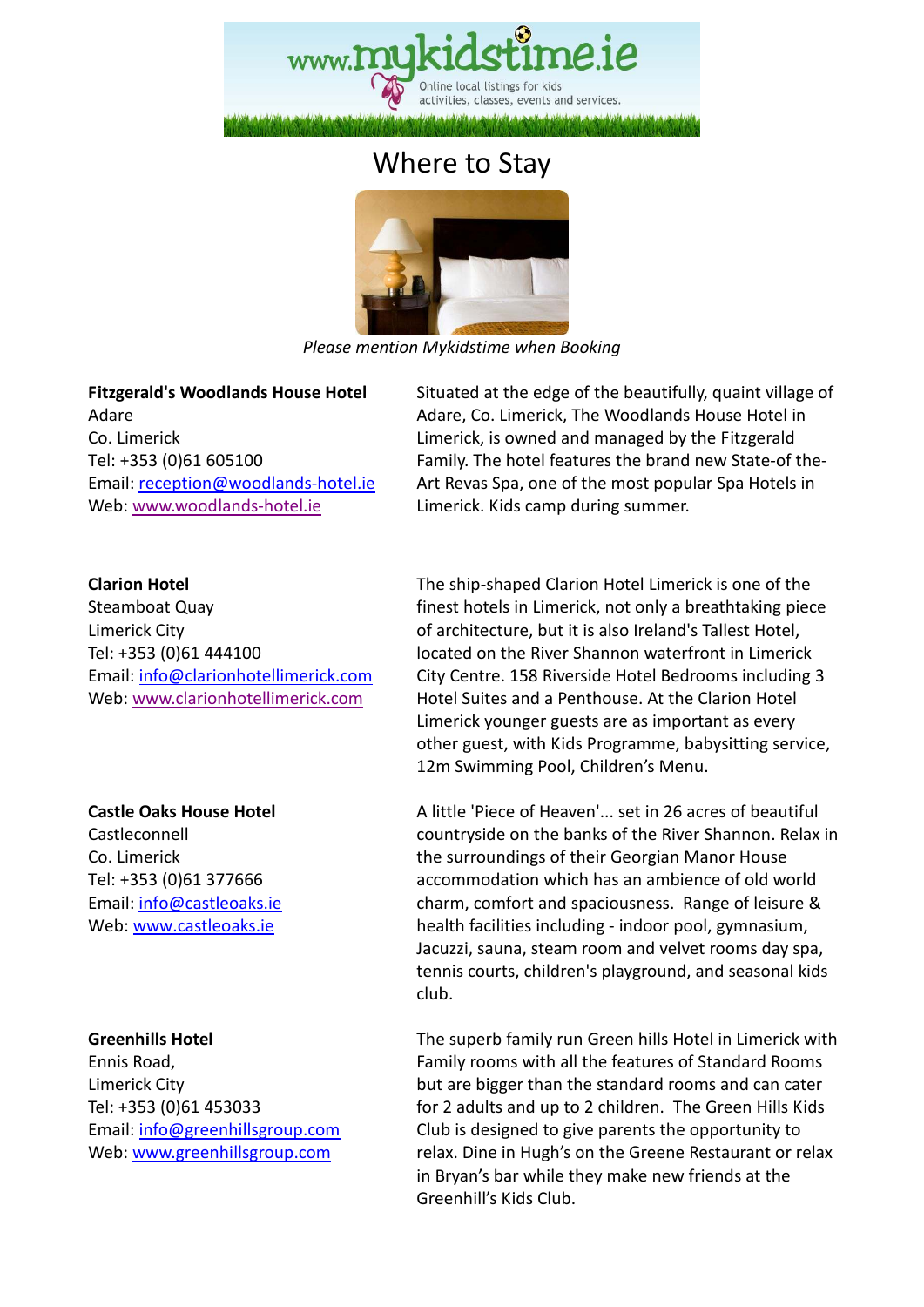

#### Where to Eat



There are times when a quick trip to a fast food joint hits the spot and there are other times and occasions to be marked with a fun family meal out. In our opinion, a family-friendly restaurant should have an imaginative children's menu, plenty of high chairs, colouring materials and changing areas for babies. Here is a selection of child-friendly eateries in Limerick.

- Italian Restaurants in Limerick Bella Italia on Thomas Street, Piccola Italia O Connell Street, La Cucina in Castletroy, Milano's Harvey's Quay and Ristotante Del Arte Crescent Shopping Centre.
- Cornstore Thomas Street, locally source food, children's menu with proper food and colouring pages for the children.
- Chocolat Restaurant Limerick, Fusion food with something to suit everyone's taste. Great value for money. One of Limerick's favorite restaurants.
- Hampton Grill, Savoy Hotel. A visiting Mykidstime parent review "Very child friendly, a bottle of dilute was served to the children straight away, colouring books and crayons. Children's menu had steak, scampi and other very good choices. And the price was very reasonable"
- If you fancy **fast food**, then Limerick City and the Crescent shopping centre has a branch of Eddie Rockets, McDonalds and a Supermacs.
- In Adare village there is an abundance of fantastic restaurants, one and good as the next, with different price ranges to suit everybody's pocket.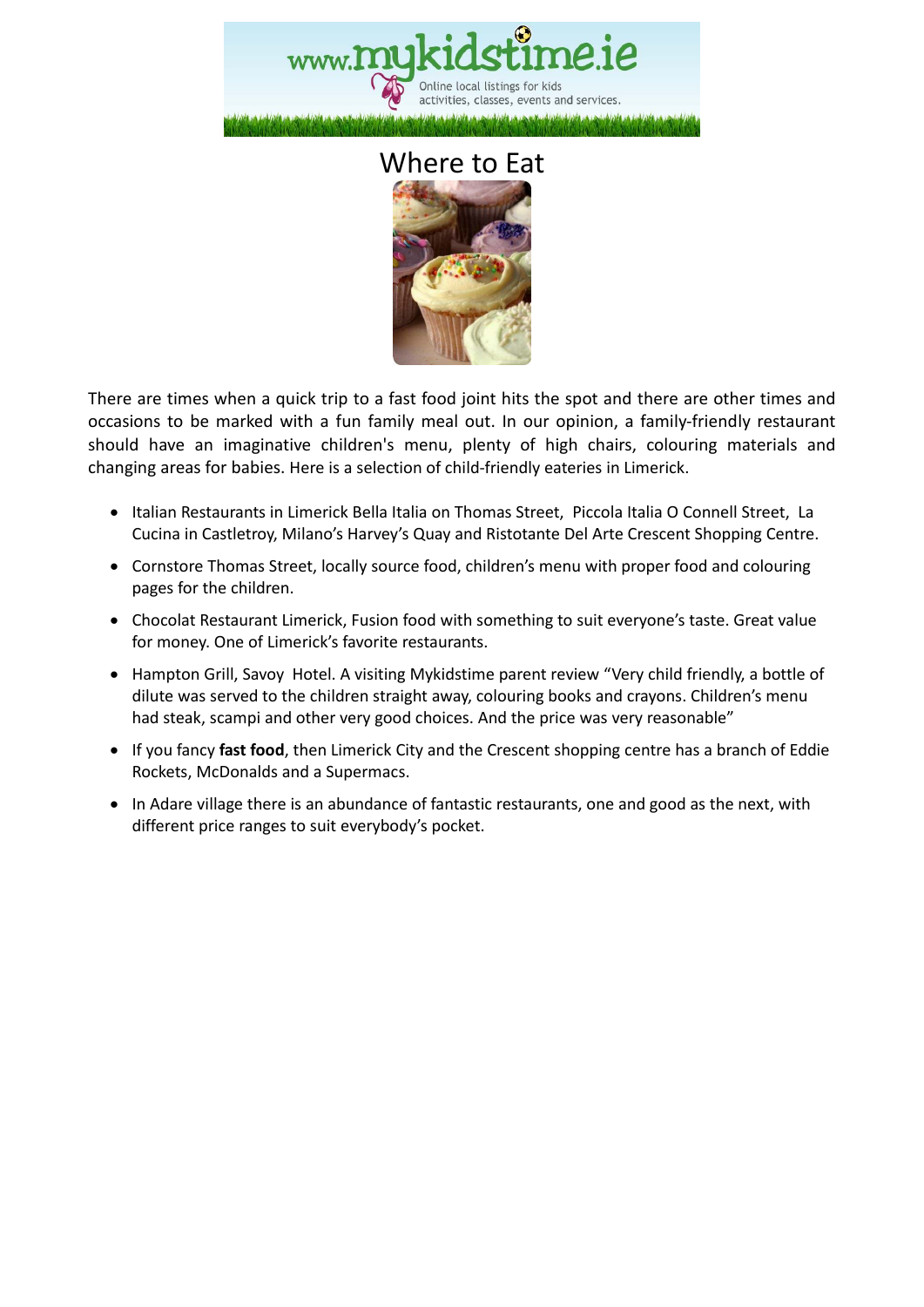

# Playgrounds



There are some great playgrounds around Limerick:

- People's Park Pery Square, Limerick City Centre
- O' Brien's Park Clare Street Limerick
- Castletroy Skate board Park and Playground
- **Castleconnell**
- Curraghchase playgrounds, BBQ, walks and more
- Kilmallock
- Newcastle West
- Abbeyfeale town Park
- Foynes playground
- Glin Playground

### Even More Ideas

- Go racing. Limerick boasts a fine racecourse in Patrickswell and visit our new Greyhound track in Greenpark, Dock road , check if there are any Race Meetings coming up. Both venues regularly hold family-friendly days, with free admission for children and entertainment.
- Go for a swim. In addition to private pool facilities that are available in many hotels and gymnasiums, there are some pay-as-you-go swimming facilities in : Grove Island Leisure Centre Corbally, Asketon Coral Leisure Centre and at the University Arena 50m swimming pool.
- Catch a movie. There are two cinema complexes in Limerick: the Omiplex in Crescent Shopping Centre and Storm Cinema in Castletroy Shopping Centre. Check local papers for film listings. Oh, and the popcorn is compulsory!
- Visit a soft play centre. There are several facilities to choose from, including Tons of Fun in Eastway Business Park, Delta Adventure City in Delta Retail Park, Formula for Fun, Rhebogue Road and Snakes and Ladders in Fun World Ennis Road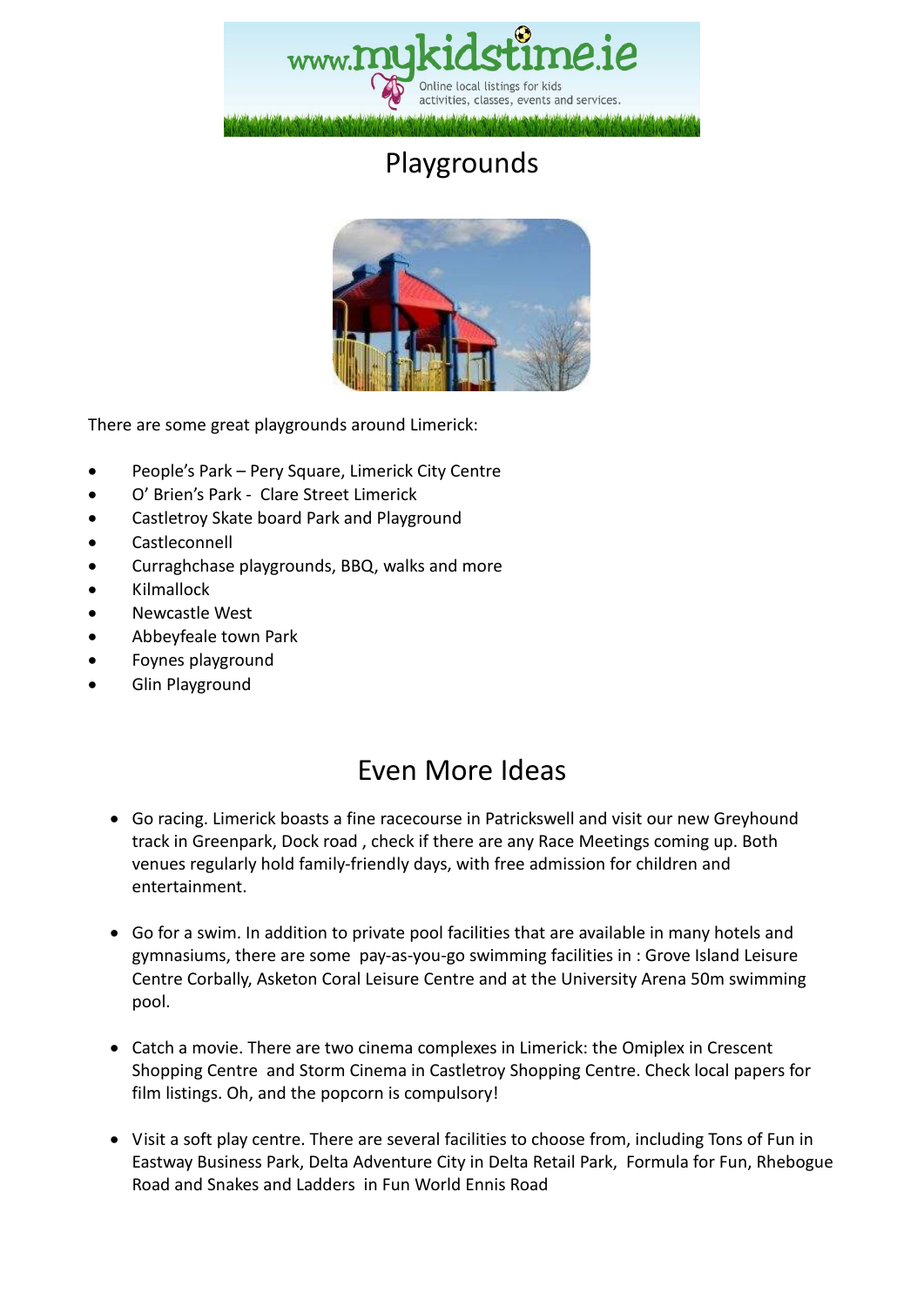

- Visit our new Roller skating dome Rollerjam City East Business Park
- Go Bowling in Fun World on Ennis Road
- For the older children go karting in Delta Karting Delta Retail Park, National Karting Centre, Corbally or Kilkornan Outdoor track.



Shops that the kids will enjoy a browse in include:

- Eason in Limerick city which has a separate children's section with tables and chairs
- O'Mahony's Book store, a separate children's section with books, arts and crafts and more.
- The Art & Hobby Shop, Crescent Shopping centre, has an interesting range of arts and crafts products, toys and children's products.
- Smyths has a huge and well-stocked toy and nursery shop in Jetland Retail park and Childers Road.
- World of Wonder Dublin Road Limerick